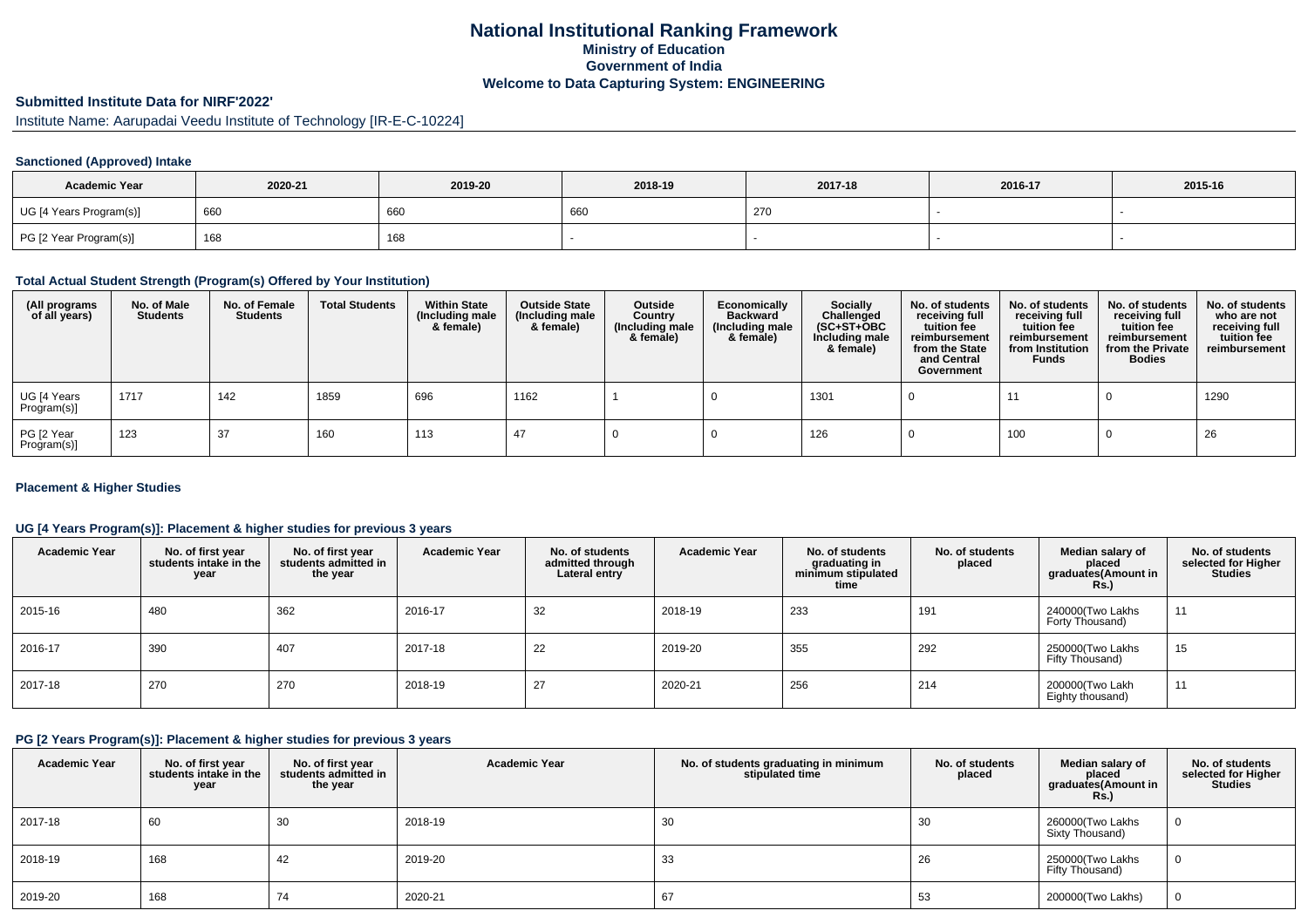#### **Ph.D Student Details**

| Ph.D (Student pursuing doctoral program till 2020-21 Students admitted in the academic year 2020-21 should not be entered here.) |         |         |         |  |  |  |  |
|----------------------------------------------------------------------------------------------------------------------------------|---------|---------|---------|--|--|--|--|
| <b>Total Students</b>                                                                                                            |         |         |         |  |  |  |  |
| Full Time                                                                                                                        |         | n       |         |  |  |  |  |
| Part Time                                                                                                                        |         | 10      |         |  |  |  |  |
| No. of Ph.D students graduated (including Integrated Ph.D)                                                                       |         |         |         |  |  |  |  |
|                                                                                                                                  | 2020-21 | 2019-20 | 2018-19 |  |  |  |  |
| Full Time                                                                                                                        |         |         |         |  |  |  |  |
| Part Time                                                                                                                        |         |         |         |  |  |  |  |

# **Financial Resources: Utilised Amount for the Capital expenditure for previous 3 years**

| <b>Academic Year</b>                                                                                                                                                                      | 2020-21                                                                                              | 2019-20                                                                     | 2018-19                                                                    |  |  |  |  |  |  |  |
|-------------------------------------------------------------------------------------------------------------------------------------------------------------------------------------------|------------------------------------------------------------------------------------------------------|-----------------------------------------------------------------------------|----------------------------------------------------------------------------|--|--|--|--|--|--|--|
|                                                                                                                                                                                           | <b>Utilised Amount</b>                                                                               | <b>Utilised Amount</b>                                                      | <b>Utilised Amount</b>                                                     |  |  |  |  |  |  |  |
|                                                                                                                                                                                           | Annual Capital Expenditure on Academic Activities and Resources (excluding expenditure on buildings) |                                                                             |                                                                            |  |  |  |  |  |  |  |
| Library (Books, Journals and e-Resources only)                                                                                                                                            | 637500 (six Lakh thirty seven thousand five hundred only)                                            | 4721198 (Forty Seven Lakhs Twenty One Thousand One<br>Hundred Ninety Eight) | 1176893 (Eleven Lakhs Seventy Six Thousand Eight Hundred<br>Ninety Three)  |  |  |  |  |  |  |  |
| New Equipment and software for Laboratories                                                                                                                                               | 1036242 (Ten Lakhs Thirty Six Thousand Two Hundred Forty<br>Two)                                     | 5136800 (Fifty One Lakhs Thirty Six Thousand Eight Hundred)                 | 5974231 (Fifty Nine Lakhs Seventy Four Thousand Two<br>Hundred Thirty One) |  |  |  |  |  |  |  |
| <b>Engineering Workshops</b>                                                                                                                                                              | 1182190 (Eleven Lakhs Eighty Two Thousand One Hundred<br>Ninety)                                     | 6045903 (Sixty Lakhs Forty Five Thousand Nine Hundred<br>Three)             | 9513979 (Ninety Five Lakhs Thirteen Thousand Nine Hundred<br>Seventy Nine) |  |  |  |  |  |  |  |
| Other expenditure on creation of Capital Assets (For setting up<br>classrooms, seminar hall, conference hall, library, Lab, Engq<br>workshops excluding expenditure on Land and Building) | 4056840 (Forty Lakhs Fifty Six Thousand Eight Hundred Forty)                                         | 6975407 (Sixty Nine Lakhs Seventy Five Thousand Four<br>Hundred Seven)      | 7076501 (Seventy Lakhs Seventy Six Thousand Five Hundred<br>One)           |  |  |  |  |  |  |  |

# **Financial Resources: Utilised Amount for the Operational expenditure for previous 3 years**

| Academic Year                                                                                                                                                                                  | 2020-21                                                                                            | 2019-20                                                                                        | 2018-19                                                                                    |  |  |  |  |  |  |
|------------------------------------------------------------------------------------------------------------------------------------------------------------------------------------------------|----------------------------------------------------------------------------------------------------|------------------------------------------------------------------------------------------------|--------------------------------------------------------------------------------------------|--|--|--|--|--|--|
|                                                                                                                                                                                                | <b>Utilised Amount</b>                                                                             | <b>Utilised Amount</b>                                                                         | <b>Utilised Amount</b>                                                                     |  |  |  |  |  |  |
| <b>Annual Operational Expenditure</b>                                                                                                                                                          |                                                                                                    |                                                                                                |                                                                                            |  |  |  |  |  |  |
| Salaries (Teaching and Non Teaching staff)                                                                                                                                                     | 130501659 (Thirteen Crores Five Lakhs One Thousand Six<br>Hundred Fifty Nine)                      | 129972838 (Twelve Crores Ninety Nine Lakhs Seventy Two<br>Thousand Eight Hundred Thirty Eight) | 131282383 (Thirteen Crores Twelve lakhs Eighty Two<br>Thousand Three Hundred Eighty Three) |  |  |  |  |  |  |
| Maintenance of Academic Infrastructure or consumables and<br>other running expenditures(excluding maintenance of hostels<br>and allied services, rent of the building, depreciation cost, etc) | 48487559 (Four Crores Eighty Four Lakhs Eighty Seven<br>Thousand Five Hundred and fifty nine only) | 136232174 (Thirteen Crores Sixty Two Lakhs Thirty Two<br>Thousand One Hundred Seventy Four)    | 95281822 (Nine Crores Fifty Two Lakhs Eighty One Thousand<br>Eight Hundred Twenty Two)     |  |  |  |  |  |  |
| Seminars/Conferences/Workshops                                                                                                                                                                 | 990805 (Nine Lakhs Ninety Thousand Eight Hundred Five)                                             | 1347315 (Thirteen Lakhs Forty Seven Thousand Three<br>Hundred Fifteen)                         | 830798 (Eight Lakhs Thirty Thousand Seven Hundred Ninety<br>Eight)                         |  |  |  |  |  |  |

**IPR**

| Calendar year            | 2020 | 2019 | 2018 |
|--------------------------|------|------|------|
| No. of Patents Published | 18   |      |      |
| No. of Patents Granted   |      |      |      |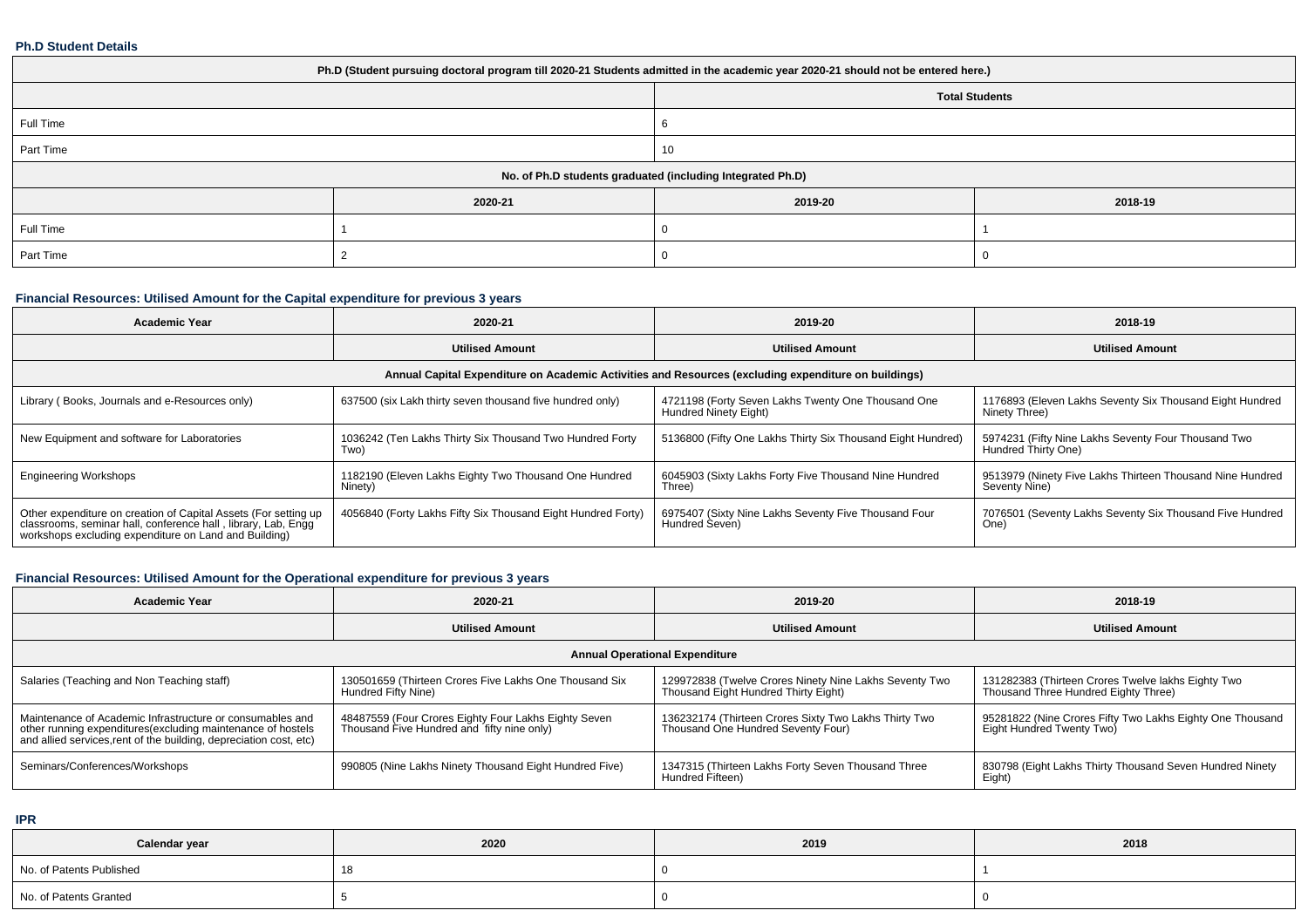### **Sponsored Research Details**

| <b>Financial Year</b>                    | 2020-21                                       | 2019-20                                                 | 2018-19                                             |
|------------------------------------------|-----------------------------------------------|---------------------------------------------------------|-----------------------------------------------------|
| Total no. of Sponsored Projects          |                                               | 16                                                      |                                                     |
| Total no. of Funding Agencies            |                                               | ıз                                                      |                                                     |
| Total Amount Received (Amount in Rupees) | 2197080                                       | 1752330                                                 | 885940                                              |
| Amount Received in Words                 | Twenty One Lakhs Ninety Seven Thousand Eighty | Seventeen Lakhs Fifty Two Thousand Three Hundred Thirty | Eight Lakhs Eighty Five Thousand Nine Hundred Forty |

# **Consultancy Project Details**

| <b>Financial Year</b>                    | 2020-21                    | 2019-20                           | 2018-19                                      |
|------------------------------------------|----------------------------|-----------------------------------|----------------------------------------------|
| Total no. of Consultancy Projects        |                            |                                   |                                              |
| Total no. of Client Organizations        |                            |                                   |                                              |
| Total Amount Received (Amount in Rupees) | 110000                     | 783000                            | 38654                                        |
| Amount Received in Words                 | One Lakh Ten Thousand Only | Seven Lakhs Eighty Three Thousand | Thirty Eight Thousand Six Hundred Fifty Four |

# **PCS Facilities: Facilities of physically challenged students**

| 1. Do your institution buildings have Lifts/Ramps?                                                                                                         | Yes, more than 80% of the buildings |
|------------------------------------------------------------------------------------------------------------------------------------------------------------|-------------------------------------|
| 2. Do your institution have provision for walking aids, including wheelchairs and transportation from one building to another for<br>handicapped students? | Yes                                 |
| 3. Do your institution buildings have specially designed toilets for handicapped students?                                                                 | Yes, more than 80% of the buildings |

# **Faculty Details**

| Srno           | Name                      | Age | Designation                | Gender | Qualification | <b>Experience (In</b><br>Months) | <b>Currently working</b><br>with institution? | <b>Joining Date</b> | <b>Leaving Date</b>      | <b>Association type</b> |
|----------------|---------------------------|-----|----------------------------|--------|---------------|----------------------------------|-----------------------------------------------|---------------------|--------------------------|-------------------------|
|                | R KARTHIKEYAN             | 36  | <b>Assistant Professor</b> | Male   | M.E.          | 176                              | Yes                                           | 01-02-2007          | $\sim$                   | Regular                 |
| 2              | LAKSHMINARAYAN<br>AN N    | 47  | Associate Professor        | Male   | M.E.          | 295                              | Yes                                           | 18-01-2007          | $\sim$                   | Regular                 |
| 3              | PRABHAHAR M               | 40  | Professor                  | Male   | Ph.D          | 204                              | Yes                                           | 18-08-2005          | $\overline{\phantom{a}}$ | Regular                 |
| $\overline{4}$ | <b>ASHOK KUMAR S</b>      | 40  | Associate Professor        | Male   | M.E.          | 180                              | Yes                                           | 04-10-2008          | $\sim$                   | Regular                 |
| 5              | <b>ANTONY CASMIR</b><br>G | 34  | <b>Assistant Professor</b> | Male   | M.E.          | 132                              | Yes                                           | 04-01-2010          | $\sim$                   | Regular                 |
| 6              | <b>KUMARAN P</b>          | 43  | <b>Assistant Professor</b> | Male   | M.E.          | 220                              | Yes                                           | 31-07-2013          | $\overline{\phantom{a}}$ | Regular                 |
| $\overline{7}$ | SATHIYA RAJ S             | 34  | <b>Assistant Professor</b> | Male   | M.Tech        | 132                              | Yes                                           | 13-09-2010          | $\sim$                   | Regular                 |
| 8              | SARAVANAN M               | 33  | <b>Assistant Professor</b> | Male   | M.E.          | 120                              | Yes                                           | 02-12-2011          | $\sim$                   | Regular                 |
| 9              | SRINIVASAN V              | 28  | <b>Assistant Professor</b> | Male   | M.E.          | 49                               | Yes                                           | 31-10-2017          | $\sim$                   | Regular                 |
| 10             | SURIYA P A                | 34  | <b>Assistant Professor</b> | Female | M.E.          | 120                              | Yes                                           | 17-06-2013          | $\overline{\phantom{a}}$ | Regular                 |
| 11             | <b>CHITRAL</b>            | 41  | Professor                  | Female | Ph.D          | 209                              | Yes                                           | 18-06-2009          | $\sim$                   | Regular                 |
| 12             | <b>PRAKASH S</b>          | 37  | <b>Assistant Professor</b> | Male   | M.E.          | 133                              | Yes                                           | 08-01-2009          | $\sim$                   | Regular                 |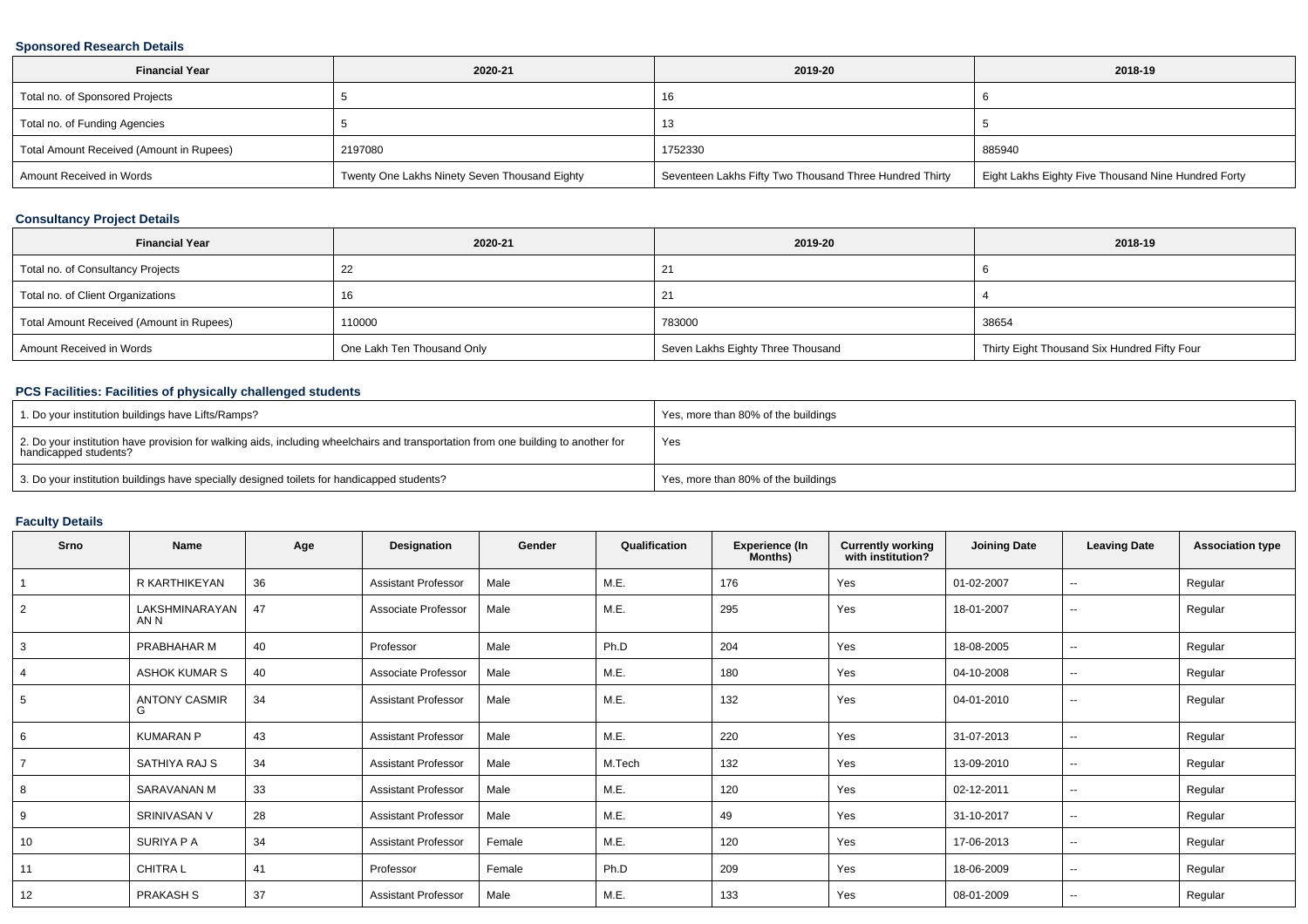| 13 | POORNIMA P                     | 34 | <b>Assistant Professor</b> | Female | M.E.       | 97  | Yes | 16-09-2010 | $\overline{\phantom{a}}$ | Regular |
|----|--------------------------------|----|----------------------------|--------|------------|-----|-----|------------|--------------------------|---------|
| 14 | <b>MANJULA T</b>               | 38 | <b>Assistant Professor</b> | Female | M.Tech     | 32  | Yes | 19-01-2018 | ⊷.                       | Regular |
| 15 | <b>HEMALK</b>                  | 51 | Professor                  | Female | Ph.D       | 335 | Yes | 24-08-2009 | --                       | Regular |
| 16 | <b>CHITRAK</b>                 | 39 | <b>Assistant Professor</b> | Female | M.E.       | 96  | Yes | 18-01-2018 | -−                       | Regular |
| 17 | MUTHU SELVAN S                 | 43 | <b>Assistant Professor</b> | Male   | M.E.       | 156 | Yes | 15-07-2010 | $\overline{\phantom{a}}$ | Regular |
| 18 | <b>NARESH KUMAR K</b>          | 31 | <b>Assistant Professor</b> | Male   | M.E.       | 96  | No  | 21-01-2014 | 29-05-2020               | Regular |
| 19 | FEDAL CASTRON                  | 38 | <b>Assistant Professor</b> | Male   | M.Tech     | 151 | Yes | 08-01-2018 | ⊷.                       | Regular |
| 20 | SARALA S                       | 38 | <b>Assistant Professor</b> | Female | <b>SET</b> | 169 | Yes | 19-09-2007 | ⊷.                       | Regular |
| 21 | <b>BUBESH KUMAR D</b>          | 53 | Professor                  | Male   | Ph.D       | 288 | Yes | 09-04-2009 | $\overline{\phantom{a}}$ | Regular |
| 22 | THIAGARAJAN C                  | 39 | Associate Professor        | Male   | M.E.       | 187 | Yes | 14-06-2006 | -−                       | Regular |
| 23 | ELANTHIRAIYAN A                | 41 | Associate Professor        | Male   | M.E.       | 192 | Yes | 19-11-2008 | $\overline{\phantom{a}}$ | Regular |
| 24 | SENTHIL KUMAR A                | 39 | <b>Assistant Professor</b> | Male   | M.E.       | 150 | Yes | 24-05-2014 | $\overline{\phantom{a}}$ | Regular |
| 25 | <b>PRAKASH S</b>               | 34 | <b>Assistant Professor</b> | Male   | Ph.D       | 150 | Yes | 15-07-2011 | ⊷.                       | Regular |
| 26 | SELVA BABU B                   | 32 | <b>Assistant Professor</b> | Male   | M.Tech     | 90  | Yes | 01-07-2013 | ⊷.                       | Regular |
| 27 | SHANTHA SHALINI                | 34 | <b>Assistant Professor</b> | Female | M.Tech     | 108 | Yes | 20-08-2014 | --                       | Regular |
| 28 | <b>RATTAN KUMAR V</b>          | 34 | <b>Assistant Professor</b> | Male   | M.Tech     | 110 | Yes | 01-09-2009 | ⊷.                       | Regular |
| 29 | <b>JENSIE ANITA</b>            | 41 | <b>Assistant Professor</b> | Female | M.E.       | 71  | Yes | 05-01-2018 | --                       | Regular |
| 30 | KIRYTHIKA<br><b>INDUMATHIN</b> | 36 | <b>Assistant Professor</b> | Female | M.E.       | 132 | Yes | 18-01-2018 |                          | Regular |
| 31 | <b>RAVINDRAN</b>               | 40 | Professor                  | Male   | Ph.D       | 156 | No  | 29-12-2017 | 23-11-2020               | Regular |
| 32 | <b>MOHANA PRIYA R</b>          | 40 | Associate Professor        | Female | M.E.       | 192 | Yes | 23-06-2004 | $\overline{\phantom{a}}$ | Regular |
| 33 | JIJINA G O                     | 33 | Associate Professor        | Female | Ph.D       | 72  | Yes | 19-01-2018 | ⊷.                       | Regular |
| 34 | <b>JAICHANDRAN R</b>           | 38 | Professor                  | Male   | Ph.D       | 157 | Yes | 08-05-2009 | ⊷.                       | Regular |
| 35 | PRABA SHEELA B                 | 45 | Professor                  | Female | Ph.D       | 238 | Yes | 02-05-2006 | --                       | Regular |
| 36 | VINOTH S                       | 35 | <b>Assistant Professor</b> | Male   | Ph.D       | 56  | No  | 19-01-2016 | 29-05-2020               | Regular |
| 37 | <b>TAMILSELVI L</b>            | 52 | Professor                  | Female | Ph.D       | 249 | Yes | 22-02-2001 |                          | Regular |
| 38 | <b>GAYATHRIS</b>               | 42 | <b>Assistant Professor</b> | Female | Ph.D       | 180 | Yes | 12-06-2014 | Ξ.                       | Regular |
| 39 | VISWANATH R N                  | 60 | Professor                  | Male   | Ph.D       | 417 | Yes | 02-01-2018 | $\overline{\phantom{a}}$ | Regular |
| 40 | <b>NAGALAKSHMIR</b>            | 44 | Professor                  | Female | Ph.D       | 195 | Yes | 11-07-2008 | --                       | Regular |
| 41 | PRABHUL                        | 42 | Associate Professor        | Male   | M.E.       | 240 | Yes | 03-12-2001 | $\overline{\phantom{a}}$ | Regular |
| 42 | SURENDRA BABU<br>K             | 47 | Associate Professor        | Male   | M.E.       | 276 | Yes | 07-06-2004 | ⊶.                       | Regular |
| 43 | SENTHIL J                      | 39 | Associate Professor        | Male   | M.E.       | 172 | Yes | 07-08-2006 | $\sim$                   | Regular |
| 44 | SARAVANA<br>KUMAR M            | 42 | <b>Assistant Professor</b> | Male   | M.E.       | 180 | Yes | 12-08-2009 | --                       | Regular |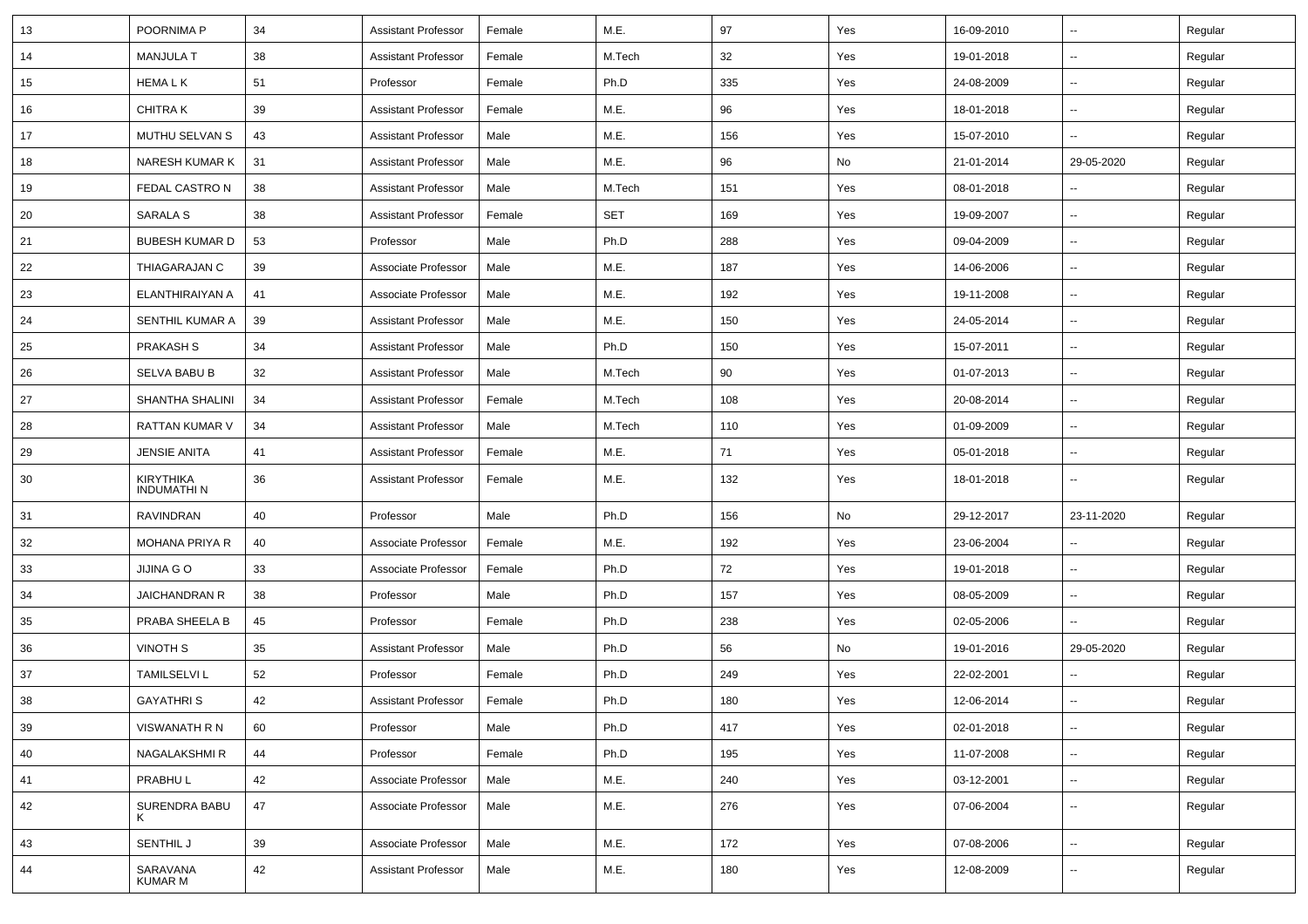| 45 | SAMUEL MICHAEL                     | 51 | <b>Assistant Professor</b> | Male   | M.Tech     | 204 | Yes | 27-07-2009 | $\overline{\phantom{a}}$ | Regular |
|----|------------------------------------|----|----------------------------|--------|------------|-----|-----|------------|--------------------------|---------|
| 46 | <b>VIJAYAKUMAR K</b>               | 34 | <b>Assistant Professor</b> | Male   | M.Tech     | 120 | Yes | 09-09-2010 | ⊷.                       | Regular |
| 47 | IMTHIYAS A                         | 34 | <b>Assistant Professor</b> | Male   | M.E.       | 120 | Yes | 12-09-2011 | ⊶.                       | Regular |
| 48 | <b>SUBATHRA P</b>                  | 34 | <b>Assistant Professor</b> | Female | M.E.       | 118 | Yes | 10-06-2013 | −−                       | Regular |
| 49 | <b>ABIRAMI R</b>                   | 34 | <b>Assistant Professor</b> | Female | M.Tech     | 73  | Yes | 14-12-2017 | $\overline{\phantom{a}}$ | Regular |
| 50 | SHOBANA R                          | 34 | <b>Assistant Professor</b> | Female | M.E.       | 144 | Yes | 03-08-2009 | $\sim$                   | Regular |
| 51 | RAJASEKARAN P                      | 42 | Associate Professor        | Male   | M.E.       | 221 | Yes | 07-06-2004 | $\sim$                   | Regular |
| 52 | SARANYA D                          | 36 | <b>Assistant Professor</b> | Female | M.Tech     | 103 | Yes | 23-09-2016 | ⊷.                       | Regular |
| 53 | <b>SELVAM S</b>                    | 38 | <b>Assistant Professor</b> | Male   | M.Tech     | 171 | No  | 21-12-2017 | 24-12-2021               | Regular |
| 54 | <b>KARTHIK K</b>                   | 47 | <b>Assistant Professor</b> | Male   | M.E.       | 190 | Yes | 14-09-2005 | --                       | Regular |
| 55 | PUSHPA P N                         | 37 | <b>Assistant Professor</b> | Female | M.E.       | 168 | Yes | 04-04-2007 | $\overline{\phantom{a}}$ | Regular |
| 56 | <b>JENNIFER G</b><br><b>JOSEPH</b> | 42 | Professor                  | Female | Ph.D       | 216 | Yes | 02-12-2002 | $\sim$                   | Regular |
| 57 | THAMIZHSUDAR M                     | 42 | Associate Professor        | Female | Ph.D       | 187 | Yes | 09-07-2009 | Ξ.                       | Regular |
| 58 | <b>D BALAJI</b>                    | 37 | <b>Assistant Professor</b> | Male   | <b>NET</b> | 146 | Yes | 13-06-2014 | $\overline{\phantom{a}}$ | Regular |
| 59 | SANGEETHA S                        | 40 | Professor                  | Female | Ph.D       | 202 | Yes | 11-02-2008 | ⊶.                       | Regular |
| 60 | <b>MAHESH R</b>                    | 44 | <b>Assistant Professor</b> | Male   | M.E.       | 163 | Yes | 01-07-2010 | $\sim$                   | Regular |
| 61 | <b>PRAVEEN R</b>                   | 37 | <b>Assistant Professor</b> | Male   | M.E.       | 156 | Yes | 17-06-2013 | $\overline{\phantom{a}}$ | Regular |
| 62 | KALYANA KUMAR<br>S                 | 36 | <b>Assistant Professor</b> | Male   | M.E.       | 132 | Yes | 19-08-2009 | --                       | Regular |
| 63 | SHIVAKUMAR N                       | 41 | <b>Assistant Professor</b> | Male   | M.E.       | 198 | Yes | 20-12-2017 | $\overline{\phantom{a}}$ | Regular |
| 64 | SANGEETHA S P                      | 40 | Professor                  | Female | Ph.D       | 195 | Yes | 06-06-2011 | $\sim$                   | Regular |
| 65 | JOHNSON DANIEL                     | 30 | <b>Assistant Professor</b> | Male   | M.E.       | 100 | Yes | 08-06-2012 | ⊶.                       | Regular |
| 66 | <b>VIJAYAN D S</b>                 | 36 | Associate Professor        | Male   | Ph.D       | 61  | Yes | 23-01-2018 | $\overline{\phantom{a}}$ | Regular |
| 67 | LEELEVATHY S                       | 34 | <b>Assistant Professor</b> | Female | M.E.       | 144 | Yes | 30-01-2009 | ⊶.                       | Regular |
| 68 | <b>BOOPATHY K</b>                  | 45 | Professor                  | Male   | Ph.D       | 168 | Yes | 02-01-2018 | Ξ.                       | Regular |
| 69 | <b>GOPINATH N P</b>                | 33 | <b>Assistant Professor</b> | Male   | M.E.       | 125 | No  | 10-08-2009 | 22-04-2020               | Regular |
| 70 | <b>JANANISRI D</b>                 | 33 | <b>Assistant Professor</b> | Female | M.E.       | 97  | Yes | 21-07-2014 | -−                       | Regular |
| 71 | <b>INDUMATHIR</b>                  | 31 | <b>Assistant Professor</b> | Female | M.E.       | 46  | Yes | 19-01-2018 | ш.                       | Regular |
| 72 | VIJENDRA BABU D                    | 45 | Professor                  | Male   | Ph.D       | 219 | Yes | 31-07-2003 | Щ,                       | Regular |
| 73 | RAJA PRAKASH S                     | 47 | Associate Professor        | Male   | Ph.D       | 241 | Yes | 19-09-2001 | $\overline{\phantom{a}}$ | Regular |
| 74 | <b>LATHAR</b>                      | 34 | <b>Assistant Professor</b> | Female | M.E.       | 132 | Yes | 10-11-2009 | Щ,                       | Regular |
| 75 | NITISHA<br>AGGARWAL                | 31 | <b>Assistant Professor</b> | Female | Ph.D       | 60  | No  | 18-12-2017 | 22-04-2020               | Regular |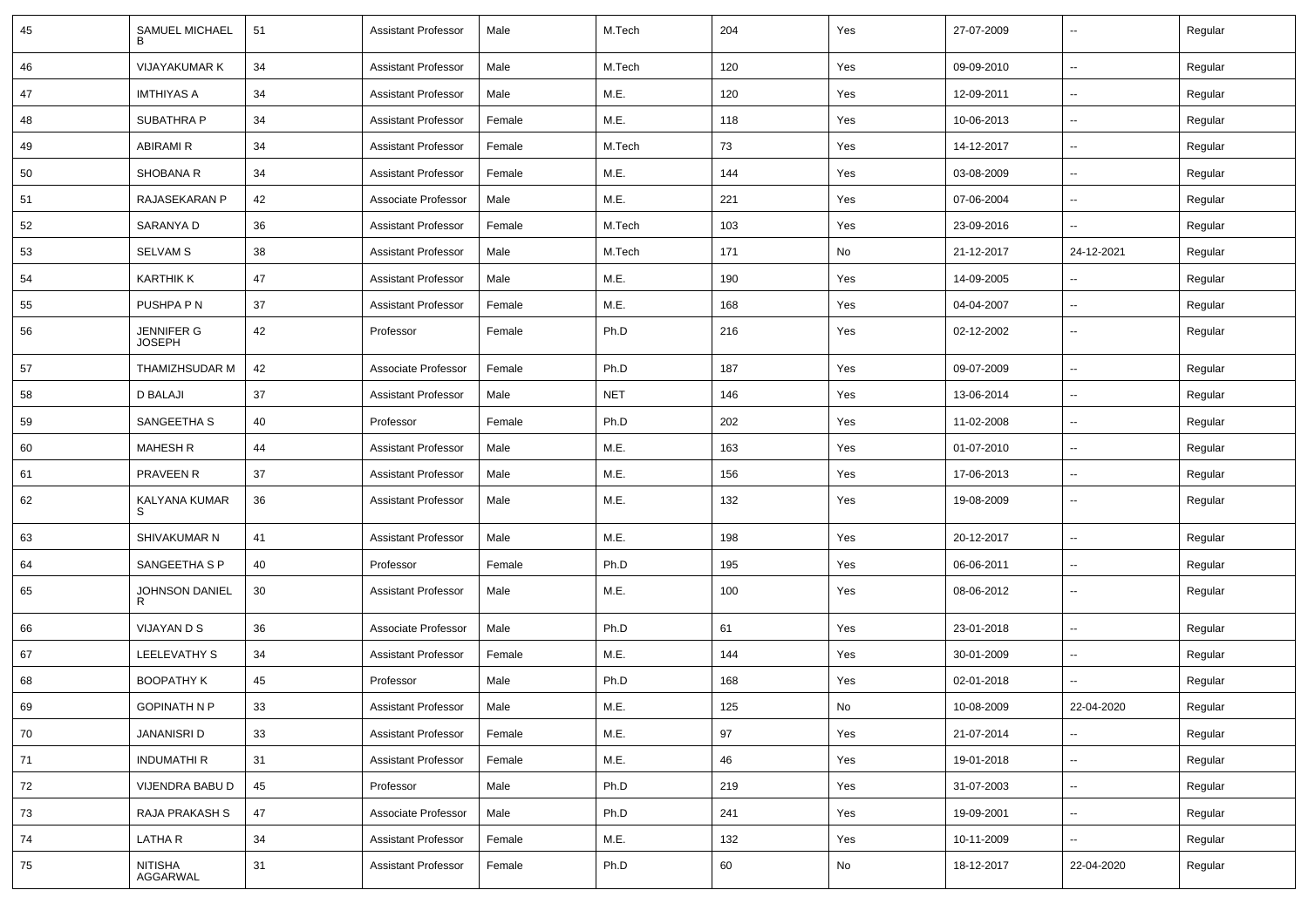| 76  | DEVIKA R                      | 55 | Professor                  | Female | Ph.D       | 268 | Yes           | 06-03-2006 | ⊶.                       | Regular |
|-----|-------------------------------|----|----------------------------|--------|------------|-----|---------------|------------|--------------------------|---------|
| 77  | NIRMALA A                     | 40 | Associate Professor        | Female | Ph.D       | 168 | Yes           | 07-07-2008 | -−                       | Regular |
| 78  | BHUVANESWARI A<br>ĸ           | 48 | <b>Assistant Professor</b> | Female | Ph.D       | 158 | Yes           | 05-09-2008 | ⊶.                       | Regular |
| 79  | KARTHIKEYAN P                 | 54 | Associate Professor        | Male   | M.Tech     | 307 | Yes           | 06-04-1996 | ⊷.                       | Regular |
| 80  | NEELAMALAR M                  | 25 | <b>Assistant Professor</b> | Female | MBA        | 38  | No            | 02-04-2018 | 11-06-2021               | Regular |
| 81  | RAJESH KUMAR L                | 32 | <b>Assistant Professor</b> | Male   | Ph.D       | 71  | No            | 09-04-2018 | 20-05-2020               | Regular |
| 82  | THANGARAJA T                  | 33 | <b>Assistant Professor</b> | Male   | MBA        | 132 | Yes           | 16-10-2013 | -−                       | Regular |
| 83  | SHUNMUGANATHA<br>NKL          | 52 | Professor                  | Male   | Ph.D       | 367 | Yes           | 29-04-2019 | ⊶.                       | Regular |
| 84  | ARAVINDAN V                   | 29 | <b>Assistant Professor</b> | Male   | M.E.       | 74  | Yes           | 15-04-2019 | $\overline{\phantom{a}}$ | Regular |
| 85  | <b>VAIDEVIC</b>               | 36 | Associate Professor        | Female | Ph.D       | 115 | Yes           | 23-07-2018 | --                       | Regular |
| 86  | ARAVIND RAJ P S               | 32 | Associate Professor        | Male   | Ph.D       | 106 | Yes           | 29-05-2019 | ⊷.                       | Regular |
| 87  | C NIVETHA                     | 29 | <b>Assistant Professor</b> | Female | M.E.       | 60  | Yes           | 23-07-2018 | --                       | Regular |
| 88  | K NAVEEN KUMAR                | 27 | <b>Assistant Professor</b> | Male   | M.E.       | 48  | Yes           | 07-01-2019 | --                       | Regular |
| 89  | D PARTHIBAN                   | 28 | <b>Assistant Professor</b> | Male   | M.E.       | 48  | Yes           | 07-01-2019 | $\sim$                   | Regular |
| 90  | <b>J SRIJA</b>                | 26 | <b>Assistant Professor</b> | Female | M.Tech     | 46  | Yes           | 18-01-2019 | ⊶.                       | Regular |
| 91  | R SANJAY KUMAR                | 28 | <b>Assistant Professor</b> | Male   | M.E.       | 61  | Yes           | 20-05-2019 | ⊶.                       | Regular |
| 92  | <b>MONISHA</b>                | 29 | <b>Assistant Professor</b> | Female | M.E.       | 70  | Yes           | 27-05-2019 | $\sim$                   | Regular |
| 93  | KALAISELVI                    | 29 | <b>Assistant Professor</b> | Female | M.E.       | 36  | No            | 03-04-2019 | 22-04-2020               | Regular |
| 94  | SITA DEVI<br><b>BHARATULA</b> | 51 | Associate Professor        | Female | Ph.D       | 264 | Yes           | 04-01-2019 |                          | Regular |
| 95  | J VIJAY                       | 40 | <b>Assistant Professor</b> | Male   | M.Tech     | 180 | Yes           | 06-05-2019 | -−                       | Regular |
| 96  | V PRABHAKARAN                 | 34 | <b>Assistant Professor</b> | Male   | M.E.       | 144 | Yes           | 25-04-2019 | $\overline{\phantom{a}}$ | Regular |
| 97  | <b>DIVAKAR R</b>              | 34 | Associate Professor        | Male   | Ph.D       | 132 | Yes           | 23-05-2019 | $\overline{\phantom{a}}$ | Regular |
| 98  | <b>GNANASEKAR P</b>           | 54 | Professor                  | Male   | Ph.D       | 402 | Yes           | 02-01-2017 | н.                       | Regular |
| 99  | <b>BALACHANDAR</b>            | 43 | <b>Assistant Professor</b> | Male   | Ph.D       | 204 | Yes           | 25-02-2019 | $\sim$                   | Regular |
| 100 | <b>EZHILARASAN</b>            | 47 | Professor                  | Male   | Ph.D       | 264 | No            | 20-07-2018 | 22-04-2020               | Regular |
| 101 | RAGHAVAN R                    | 54 | Associate Professor        | Male   | <b>MBM</b> | 27  | $\mathsf{No}$ | 21-02-2018 | 06-04-2020               | Regular |
| 102 | MUTHUKRISHNA C                | 29 | <b>Assistant Professor</b> | Male   | MBA        | 55  | No            | 02-07-2018 | 09-04-2020               | Regular |
| 103 | <b>EMMA CHERYL</b>            | 51 | <b>Assistant Professor</b> | Female | M. Phil    | 276 | Yes           | 13-07-2018 | ц,                       | Regular |
| 104 | <b>TYNDALE CECIL</b>          | 32 | <b>Assistant Professor</b> | Male   | M. Phil    | 42  | Yes           | 13-05-2019 | Щ,                       | Regular |
| 105 | SURESH G                      | 39 | Associate Professor        | Male   | Ph.D       | 153 | Yes           | 18-06-2018 | Щ,                       | Regular |
| 106 | DHANALAKSHMI B                | 47 | Associate Professor        | Female | Ph.D       | 228 | Yes           | 01-08-2018 | Щ,                       | Regular |
| 107 | MURUGAN                       | 52 | Professor                  | Male   | Ph.D       | 264 | Yes           | 02-05-2019 | н,                       | Regular |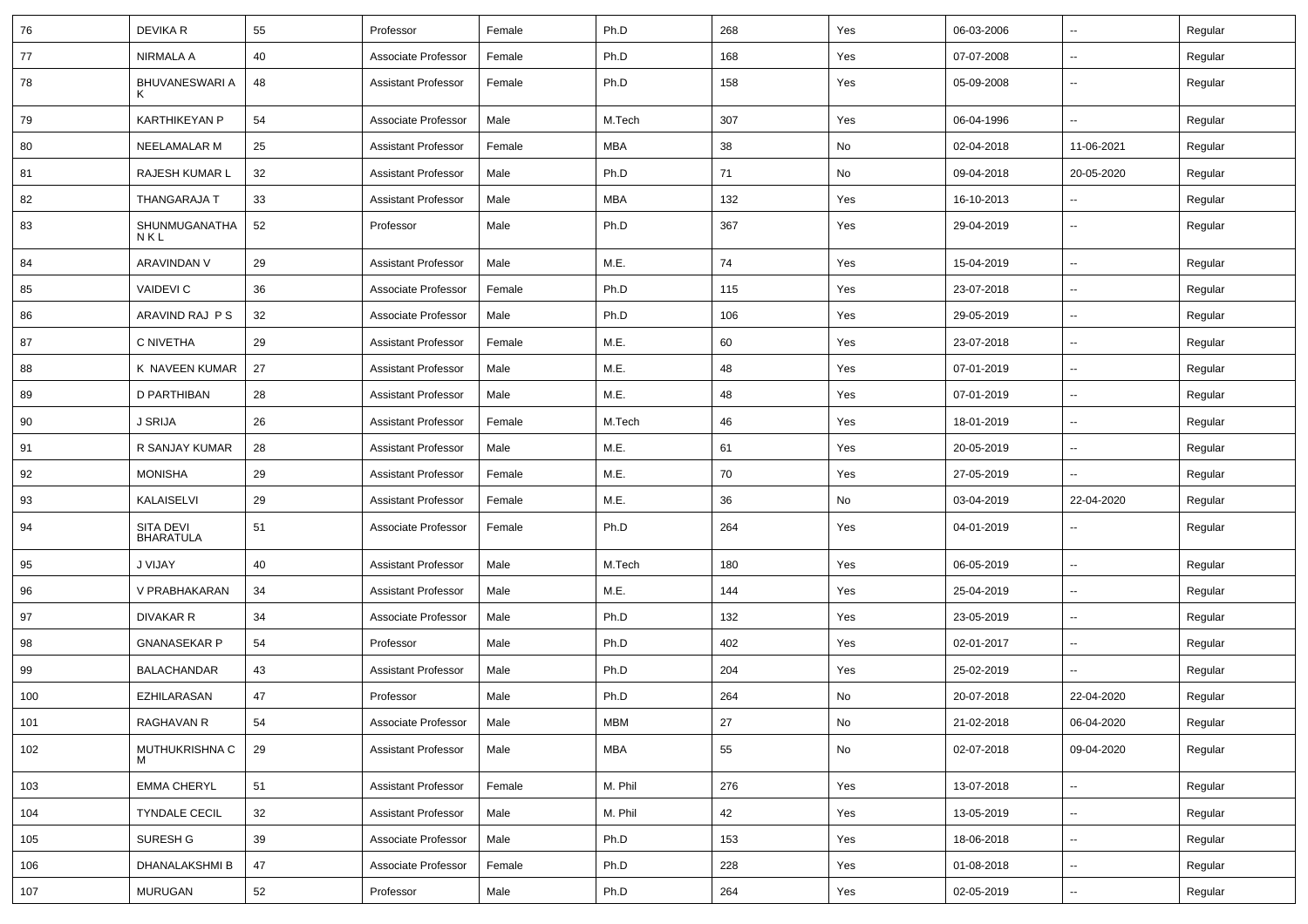| 108 | <b>SANGHAMITRA K</b>                     | 46 | Associate Professor        | Female | Ph.D       | 126 | Yes | 20-06-2018 | Ξ.                       | Regular |
|-----|------------------------------------------|----|----------------------------|--------|------------|-----|-----|------------|--------------------------|---------|
| 109 | <b>MUTHUKUMAR</b>                        | 32 | <b>Assistant Professor</b> | Male   | Ph.D       | 44  | No  | 01-07-2016 | 29-06-2020               | Regular |
| 110 | <b>BALA GANAPATHY</b>                    | 45 | Associate Professor        | Male   | <b>MBA</b> | 133 | Yes | 01-12-2017 | $\overline{\phantom{a}}$ | Regular |
| 111 | SHEELA MARY                              | 42 | Professor                  | Female | Ph.D       | 228 | Yes | 15-09-2004 | $\overline{\phantom{a}}$ | Regular |
| 112 | MADHUSUDHANAN<br>J                       | 43 | Associate Professor        | Male   | Ph.D       | 264 | Yes | 12-08-2019 | --                       | Regular |
| 113 | <b>SUBATHRA</b><br><b>MUNUSWAMY</b>      | 27 | <b>Assistant Professor</b> | Female | M.Tech     | 47  | Yes | 07-08-2019 | Щ,                       | Regular |
| 114 | SATHYA A B                               | 34 | <b>Assistant Professor</b> | Female | Ph.D       | 33  | Yes | 05-02-2020 | Ц.                       | Regular |
| 115 | <b>BALAJIR</b>                           | 34 | <b>Assistant Professor</b> | Male   | Ph.D       | 96  | Yes | 06-02-2020 | Щ,                       | Regular |
| 116 | BHUVANESWARI V                           | 44 | <b>Assistant Professor</b> | Female | Ph.D       | 22  | Yes | 17-02-2020 | $\overline{\phantom{a}}$ | Regular |
| 117 | NAGALAKSHMI L                            | 44 | <b>Assistant Professor</b> | Female | M. Phil    | 30  | Yes | 19-02-2020 | $\overline{\phantom{a}}$ | Regular |
| 118 | <b>SATHISH V</b>                         | 25 | <b>Assistant Professor</b> | Male   | M.Tech     | 24  | Yes | 19-02-2020 | $\overline{\phantom{a}}$ | Regular |
| 119 | <b>ISPARA XAVIER S</b>                   | 27 | <b>Assistant Professor</b> | Female | M.E.       | 49  | Yes | 29-10-2019 | $\overline{\phantom{a}}$ | Regular |
| 120 | <b>MALINIDEVI K</b>                      | 29 | <b>Assistant Professor</b> | Female | M.E.       | 36  | Yes | 03-02-2020 | $\overline{\phantom{a}}$ | Regular |
| 121 | SUDHARSAN P                              | 47 | <b>Assistant Professor</b> | Male   | M. Phil    | 180 | Yes | 28-08-2006 | Щ,                       | Regular |
| 122 | <b>KANNAN R</b>                          | 32 | <b>Assistant Professor</b> | Male   | M.E.       | 79  | Yes | 14-12-2017 | $\overline{\phantom{a}}$ | Regular |
| 123 | <b>SUDHAN T</b>                          | 31 | Assistant Professor        | Male   | M.E.       | 67  | Yes | 14-12-2017 | $\overline{\phantom{a}}$ | Regular |
| 124 | DHASARADHAN K                            | 43 | <b>Assistant Professor</b> | Male   | <b>MCA</b> | 132 | Yes | 09-08-2019 | $\overline{\phantom{a}}$ | Regular |
| 125 | <b>BAGATH BASHA C</b>                    | 36 | <b>Assistant Professor</b> | Male   | M.E.       | 129 | No  | 20-07-2017 | 28-01-2022               | Regular |
| 126 | SATYA MURTY S A<br>$\vee$                | 65 | Professor                  | Male   | Ph.D       | 513 | Yes | 01-10-2018 |                          | Regular |
| 127 | S VITHYALAKSHMI                          | 29 | <b>Assistant Professor</b> | Female | M.E.       | 72  | No  | 15-05-2019 | 31-03-2020               | Regular |
| 128 | <b>MYTHREHIS</b>                         | 28 | <b>Assistant Professor</b> | Female | M.Tech     | 25  | Yes | 01-07-2019 |                          | Regular |
| 129 | <b>FARHANA</b><br>ANSOOR B               | 25 | <b>Assistant Professor</b> | Female | M.E.       | 13  | No  | 01-07-2019 | 31-03-2020               | Regular |
| 130 | <b>SANTHOSHINI</b><br><b>ARUL VALLAL</b> | 25 | <b>Assistant Professor</b> | Female | M.Tech     | 25  | Yes | 01-07-2019 | $\overline{\phantom{a}}$ | Regular |
| 131 | SANDHIYA R                               | 24 | <b>Assistant Professor</b> | Female | M.E.       | 25  | Yes | 01-07-2019 | Щ,                       | Regular |
| 132 | RAJAT KUMAR<br>DEIBEDI                   | 47 | <b>Assistant Professor</b> | Male   | M.Tech     | 232 | Yes | 18-11-2019 | Ξ.                       | Regular |
| 133 | VANITHA V                                | 35 | <b>Assistant Professor</b> | Female | M.Tech     | 133 | Yes | 22-01-2020 | Ξ.                       | Regular |
| 134 | LAKSHMI SHREE B                          | 25 | <b>Assistant Professor</b> | Female | M.E.       | 23  | Yes | 29-08-2019 | Щ,                       | Regular |
| 135 | NETHRA L                                 | 27 | <b>Assistant Professor</b> | Female | M.E.       | 21  | Yes | 03-02-2020 | Щ,                       | Regular |
| 136 | SASIREKHA K                              | 37 | <b>Assistant Professor</b> | Female | M.Tech     | 133 | Yes | 18-07-2018 | Ξ.                       | Regular |
| 137 | KAVITHA KUMARI<br>ΚS                     | 37 | <b>Assistant Professor</b> | Female | M.E.       | 165 | Yes | 11-11-2019 | Щ,                       | Regular |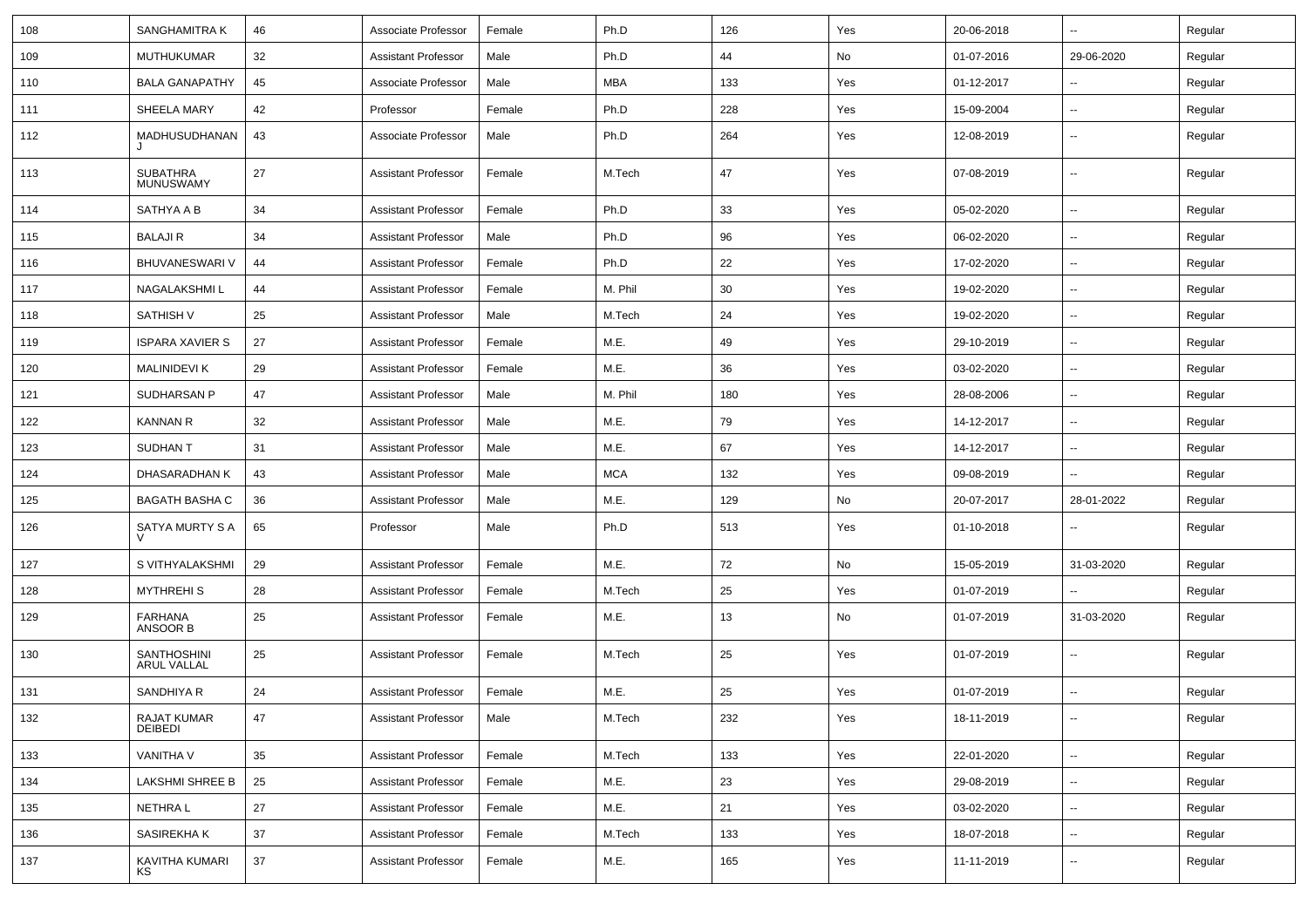| 138 | PARVATHI<br><b>SANGEETHA</b>   | 41 | <b>Assistant Professor</b>                          | Female | Ph.D       | 161             | Yes | 03-02-2020 | $\overline{\phantom{a}}$ | Regular |
|-----|--------------------------------|----|-----------------------------------------------------|--------|------------|-----------------|-----|------------|--------------------------|---------|
| 139 | RENUKA DEVI R                  | 27 | <b>Assistant Professor</b>                          | Female | M.Tech     | 17              | Yes | 17-02-2020 | $-$                      | Regular |
| 140 | SWARNALATHA M                  | 26 | <b>Assistant Professor</b>                          | Female | M.E.       | 4               | No  | 17-02-2020 | 19-06-2020               | Regular |
| 141 | <b>THIRUCHITRAMBA</b><br>LAM M | 59 | Professor                                           | Male   | Ph.D       | 288             | Yes | 06-03-2020 | --                       | Regular |
| 142 | NALLA THAMBI A                 | 30 | <b>Assistant Professor</b>                          | Male   | M.E.       | 24              | Yes | 17-02-2020 | $\overline{\phantom{a}}$ | Regular |
| 143 | <b>MANOJ KUMAR A</b>           | 29 | <b>Assistant Professor</b>                          | Male   | M.E.       | 24              | Yes | 17-02-2020 | --                       | Regular |
| 144 | <b>KARTHICK S</b>              | 36 | <b>Assistant Professor</b>                          | Male   | M.E.       | 24              | Yes | 17-02-2020 | $\overline{a}$           | Regular |
| 145 | <b>RAJAKRISHNAN R</b>          | 26 | <b>Assistant Professor</b>                          | Male   | M.E.       | 17              | Yes | 17-02-2020 | $\overline{\phantom{a}}$ | Regular |
| 146 | <b>PREM KISHOR</b>             | 50 | <b>Assistant Professor</b>                          | Male   | M. Phil    | 322             | Yes | 07-08-2019 | ⊷.                       | Regular |
| 147 | SUGANYA<br><b>JOSEPHINE</b>    | 32 | <b>Assistant Professor</b>                          | Female | Ph.D       | 20              | Yes | 06-12-2019 | $\overline{\phantom{a}}$ | Regular |
| 148 | PRAKASH R                      | 28 | <b>Assistant Professor</b>                          | Male   | <b>MBA</b> | 27              | Yes | 03-04-2019 | --                       | Regular |
| 149 | SUBASHINI S                    | 42 | Associate Professor                                 | Female | <b>MBA</b> | 134             | Yes | 02-05-2010 | $\overline{\phantom{a}}$ | Regular |
| 150 | <b>GURUPRASAD B</b>            | 24 | <b>Assistant Professor</b>                          | Male   | <b>MBA</b> | 27              | Yes | 02-05-2019 | $\overline{\phantom{a}}$ | Regular |
| 151 | SRIHIMA BINDU D                | 28 | <b>Assistant Professor</b>                          | Female | <b>MBA</b> | 32              | No  | 20-12-2017 | 07-08-2020               | Regular |
| 152 | ARUNMATHI A                    | 29 | <b>Assistant Professor</b>                          | Female | <b>MBA</b> | 56              | Yes | 02-03-2020 | $\overline{\phantom{a}}$ | Regular |
| 153 | Subapriya V                    | 36 | Assistant Professor                                 | Female | M.E.       | 103             | Yes | 15-07-2019 | $\overline{\phantom{a}}$ | Regular |
| 154 | RAJKUMAR J                     | 24 | <b>Assistant Professor</b>                          | Male   | MBA        | 22              | Yes | 19-09-2019 | --                       | Regular |
| 155 | UDHAYAGANGA S                  | 43 | Associate Professor                                 | Female | M. Phil    | 164             | Yes | 03-02-2020 | --                       | Regular |
| 156 | SELVAKUMAR G                   | 51 | Dean / Principal /<br>Director / Vice<br>Chancellor | Male   | Ph.D       | 348             | Yes | 10-06-2021 | --                       | Regular |
| 157 | <b>KAVITHA</b>                 | 25 | <b>Assistant Professor</b>                          | Female | M.Tech     | $5\phantom{.0}$ | Yes | 15-02-2021 | $\overline{\phantom{a}}$ | Regular |
| 158 | <b>SURUTHI</b>                 | 25 | <b>Assistant Professor</b>                          | Female | M.Tech     | 5               | Yes | 15-02-2021 | --                       | Regular |
| 159 | <b>PRASHANTH</b>               | 25 | <b>Assistant Professor</b>                          | Male   | M.Tech     | 5               | Yes | 15-02-2021 | --                       | Regular |
| 160 | SIVA D                         | 46 | <b>Assistant Professor</b>                          | Male   | M.E.       | 56              | Yes | 01-02-2021 | $\overline{\phantom{a}}$ | Regular |
| 161 | SUGANYA S                      | 34 | <b>Assistant Professor</b>                          | Female | M.E.       | 17              | Yes | 15-02-2021 | ⊷.                       | Regular |
| 162 | PRIYA DHARSHINI                | 34 | Assistant Professor                                 | Female | M.E.       | 17              | Yes | 15-02-2021 | $\overline{\phantom{a}}$ | Regular |
| 163 | RAMADHEVI M                    | 29 | <b>Assistant Professor</b>                          | Female | M.E.       | $\overline{4}$  | Yes | 15-02-2021 | $\overline{\phantom{a}}$ | Regular |
| 164 | NADHIYA S                      | 35 | <b>Assistant Professor</b>                          | Female | M.E.       | 52              | Yes | 04-01-2021 | $\sim$                   | Regular |
| 165 | <b>RAJKUMAR P</b>              | 37 | Associate Professor                                 | Male   | M.E.       | 72              | Yes | 02-01-2021 | $\sim$                   | Regular |
| 166 | VEERA AMUDHAN<br>R             | 34 | <b>Assistant Professor</b>                          | Male   | M.E.       | 17              | Yes | 04-01-2021 | Щ,                       | Regular |
| 167 | REJI                           | 35 | Associate Professor                                 | Female | Ph.D       | 45              | Yes | 02-01-2021 | $\overline{\phantom{a}}$ | Regular |